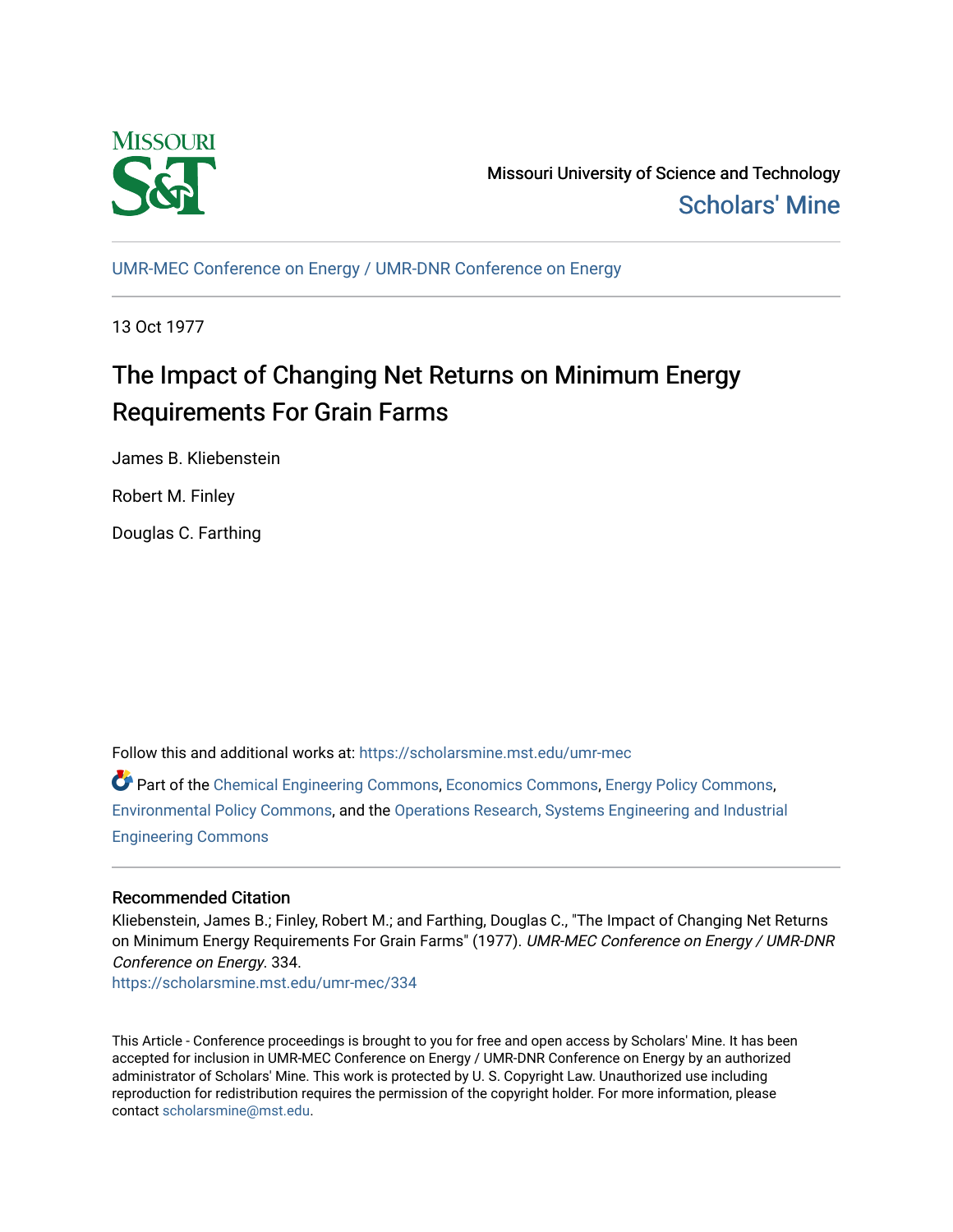#### THE IMPACT OF CHANGING NET RETURNS

ON MINIMUM ENERGY REQUIREMENTS FOR GRAIN FARMS

James B. Kliebenstein, Robert M. Finley, and Douglas C. Farthing University of Missouri Columbia, Missouri

#### Abstract

With sources of energy more restricted and higher priced, optimal combinations of enterprises must logically be considered on the basis of energy efficiency. One method of ascertaining this efficiency is to optimize solutions for given levels of income on the basis of energy used (e.g., the objective function was in terms of energy kilocalories). In general, soybeans were most feasible at lower levels of income regardless of farm size and labor circumstance. As income levels increased, double-cropping (wheat soybeans) was first substituted and finally corn at highest income levels.

# 1. INTRODUCTION

As the cost of energy increased greatly, shockwaves were sent through all industries, agriculture not excepted. The farm-input industry, which is heavily dependent on fossil fuels, i.e., gasoline, diesel fuel, nitrogen fertilizer, pesticides, etc., is affected, and in turn, farmers are affected. The input industry will doubtless pass its increased costs to the farmer. Those enterprises which were once most feasible under one set of energy availabilities and costs, may not be under another. In the area of crop production, an almost unlimited number of tillage and cultural techniques exist, each utilizing varying amounts of energy and each returning varying amounts of income.

Implications of the energy crises have re-

ceived widespread attention recently, both at the micro and the macro level, while much has been written about energy price impacts on world and national economies, others have singled out the agriculture sector (1,3,6,8,9,11,13). Still others have looked at some of the more microrelated energy questions, such as irrigation impacts (5,7), machinery-size (10), harvesting strategies (12), and overall crop production patterns (2,4) of the agricultural sector. Warnken (14) studied the impact of energy-price increases on the development policies of less-developed countries and found that a reassessment will be necessary regarding "traditional" agriculture. Under energy shortages, the relevant question may not be that of profit maximization, but that of energy minimization. The real problem will be one of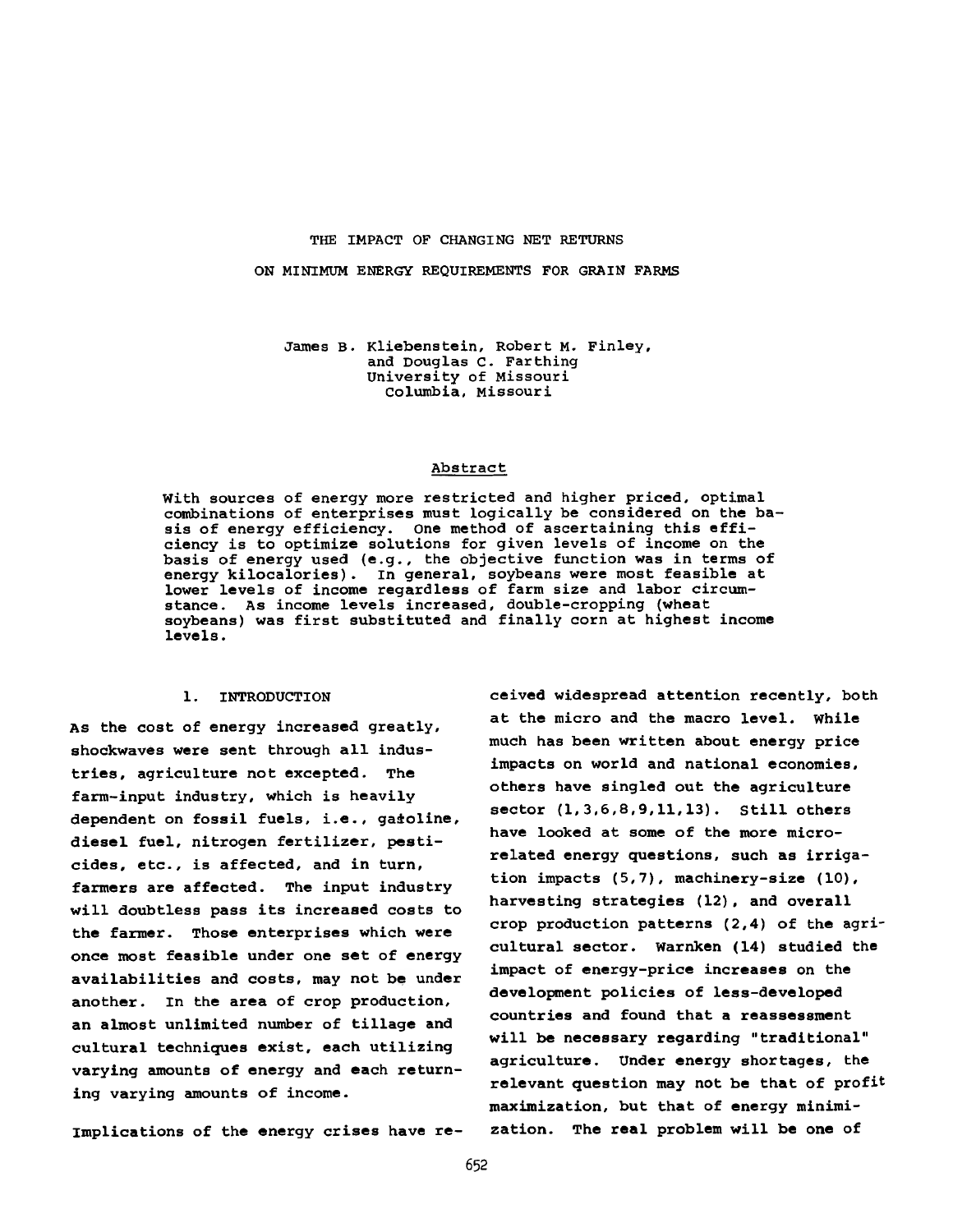minimizing physical energy cost in producing given amounts of income. Thus, the major objective of this paper is to illustrate an example of minimizing petroleumenergy usage (in terms of kilocalories) for various net return levels and farm sizes.\* An iterative program was designed where minimum energy requirements were determined for given net return levels. The net return constraint was then increased until a maximum income (infeasability) level was obtained from the given set of resources other than energy. Of course, the "mix" of enterprises comprising the optimal minimum energy solution changed as the iterative process progressed.

2. ALTERNATIVE PRODUCTION METHODS

For the purpose of illustration, a typical cash grain farm of 400 acres was chosen. Those cropping activities which are most commonly associated with such a farm were developed. (While the cropping activities refer primarily to those typical to the Midwest, the purpose is to illustrate an example of adjustments between crops requiring a relatively low, intermediate and high level of energy per acre.) A wide range of cropping systems were considered, from cropping activities requiring a relatively low energy requirement per acre (for example soybeans) to a relatively high energy requirement per acre (for example corn) and the more intermediate energy-using crops, such as double cropping wheat-soybeans or single-crop wheat.

Resource requirements, costs, returns and energy levels were estimated for these crops under conventional, minimum and notillage methods of production. Fertilization levels were varied under each tillage method with different fertilization levels represented by different activities.. Chemical treatments were assumed to be intensive for no-tillage production methods and extensive for conventional tillage-production methods.

Data were derived from farmers in the area technical specialists and cost of production studies. Prices and costs refer to average levels in 1975. Selected per acre-input requirements, production techniques, and yield levels for those activities selected by the model are presented in Table 1.

To trace the pattern of minimum energy solutions to changes in the initial set of resources, land and labor availabilities were varied, while all other constraints and activities remained the same. The different land and labor combinations are shown in Table 2.

For the first, or original set of solutions (Combination A), land was assumed to be 400 acres with labor availability comparable to a one-man farm or 2880 hours. In B, land and labor availabilities were both decreased by 50 percent In D, land increased by 50 percent (to 600 acres) with available labor remaining unchanged from A. In E, the amount of land was increased by 50 percent, but available labor decreased 50 percent. Available land stayed the same in F (400 acres), but labor decreased by 50 percent. Land was decreased by 50 percent and labor was unchanged in G. In H, land was decreased 50 percent (to 200 acres), and labor was increased by 50 percent. In combination I, land stayed the same, while available labor increased by 50 percent, In J, the opportunity to buy labor was available. It should be noted that optimal solutions for land and labor

\*Net returns are returns to land, labor, overhead, and management.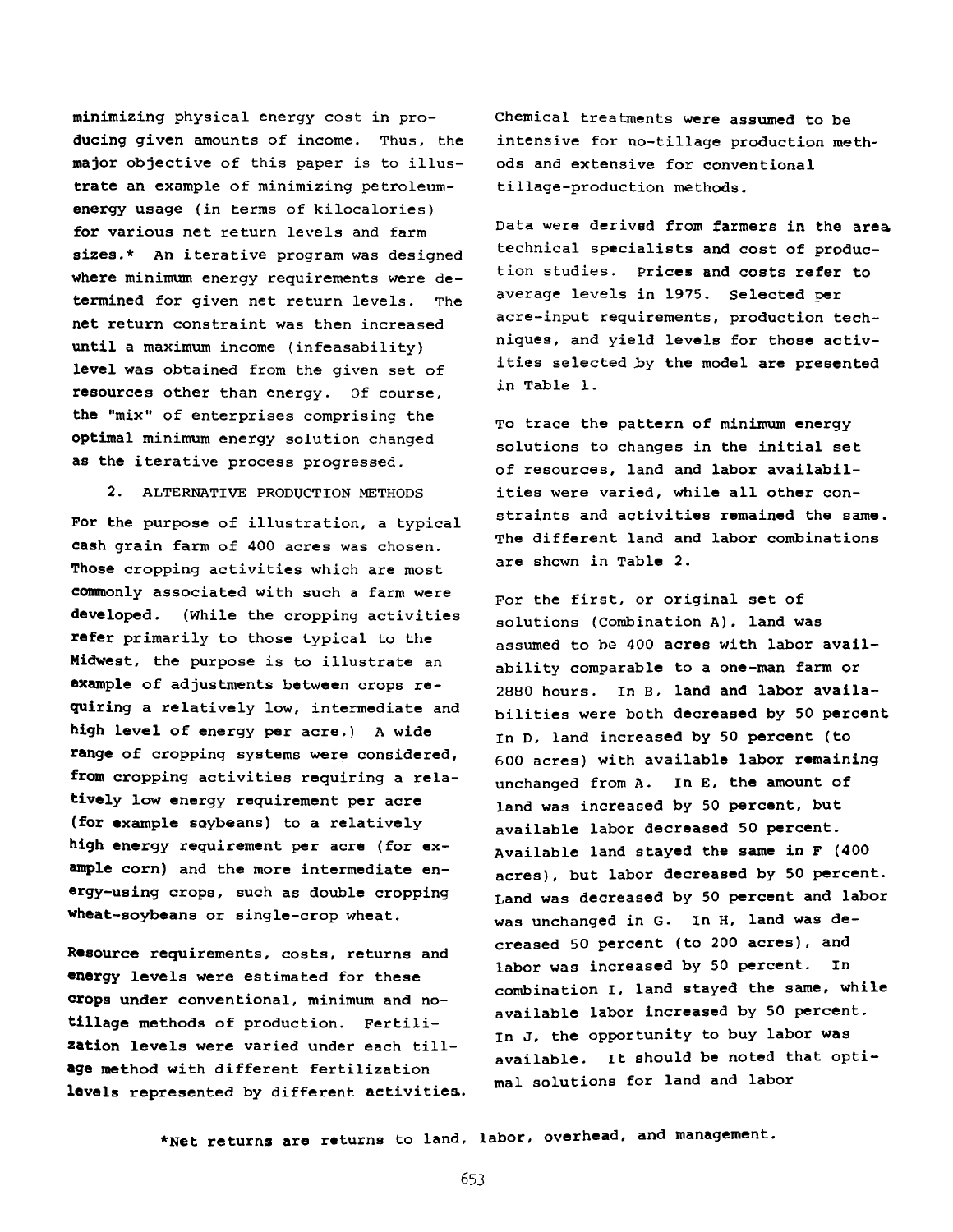combinations E and F were the same and the same situation prevailed for G and H.

3. EFFECT ON ENERGY REQUIREMENTS DUE TO INCREASING NET RETURN LEVELS

The impact on energy requirements due to increases in net returns was determined by parametric programming. The effects of net returns increases on energy usage were calculated for the typical 400-acre farm with the varying land and labor availabilities discussed above. Net returns were varied from \$20,000 to infeasibility with optimal minimum energy solutions generated for all land and labor combinations studied. Solutions for these combinations are depicted in Tables 3, 4, 5, and Figure 1.

For the 400-acre farm with an equivalent labor availability, the optimum minimum energy solutions at relatively low net returns levels included only single-crop soybeans and idle land (Table 3, Combination A). Crop mix solutions for the 200 (Combination B) and 600-acre (Combination C) farms portrayed those of the 400-acre farm. As net return levels increased, double cropping (wheat soybeans) replaced single-crop soybeans. At still higher net return levels, corn (a relatively large user of energy) entered the solutions. Also, when net returns were relatively high, single-crop soybeans left the "crop mix." Relative to income, single-crop soybeans are a relatively low energy consumer, with double cropping being intermediate, and corn, a large energy consumer. In Figure 1, lines A, B and **c** show the increasing rate in energy usage relative to net returns as production shifts from single-crop soybeans to double cropping to corn for the 400, 200, and 600 acre farms.

Optimum solutions when labor was short, relative to land, are shown in Table 4.

Here, crop substitutions occur as net return levels increase again from soybeans to double cropping to corn. However, the corn activities entering are slightly less labor and energy intensive and of a lower yield than those where labor was not short relative to land (Table 3). Also, the relative level of corn production becomes greater when labor was short. Note also that single crop soybeans are produced at all return levels. Double crop acres, although significant, were relatively less important than when labor was more abundant. In Figure 1, lines D. E and F show rather clearly the substantial increase in kilocalories required when corn becomes a major production activity.

When land was short, relative to labor, primary production activities were singlecrop soybeans at low, net returns levels (Table 5). As return levels increased, double-crop wheat soybeans became relatively more important. Corn entered only for Combination I, and then only at a relatively low level. The absence of corn is reflected in the slower rate of kilocalorie requirement increase at the relatively high net return levels shown in lines G, H, and I in Figure 1.

For combination J, a labor-buying activity at \$2.50 per hour was included. This rate was comparable to seasonal labor charges in the planning area. Comparing these results with those for the 400-acre farm (Combination A) in Table 2 reveals some interesting findings. By allowing labor to be purchased, it enables a greater level of labor for energy substitution. With this substitution, a given level of net return can be obtained with a lower level of energy usage. This is seen by comparing line J with line A in Figure 1. For example, to produce a net return level of \$57,000, a minimum of 618.4 million kilocalories of energy are needed when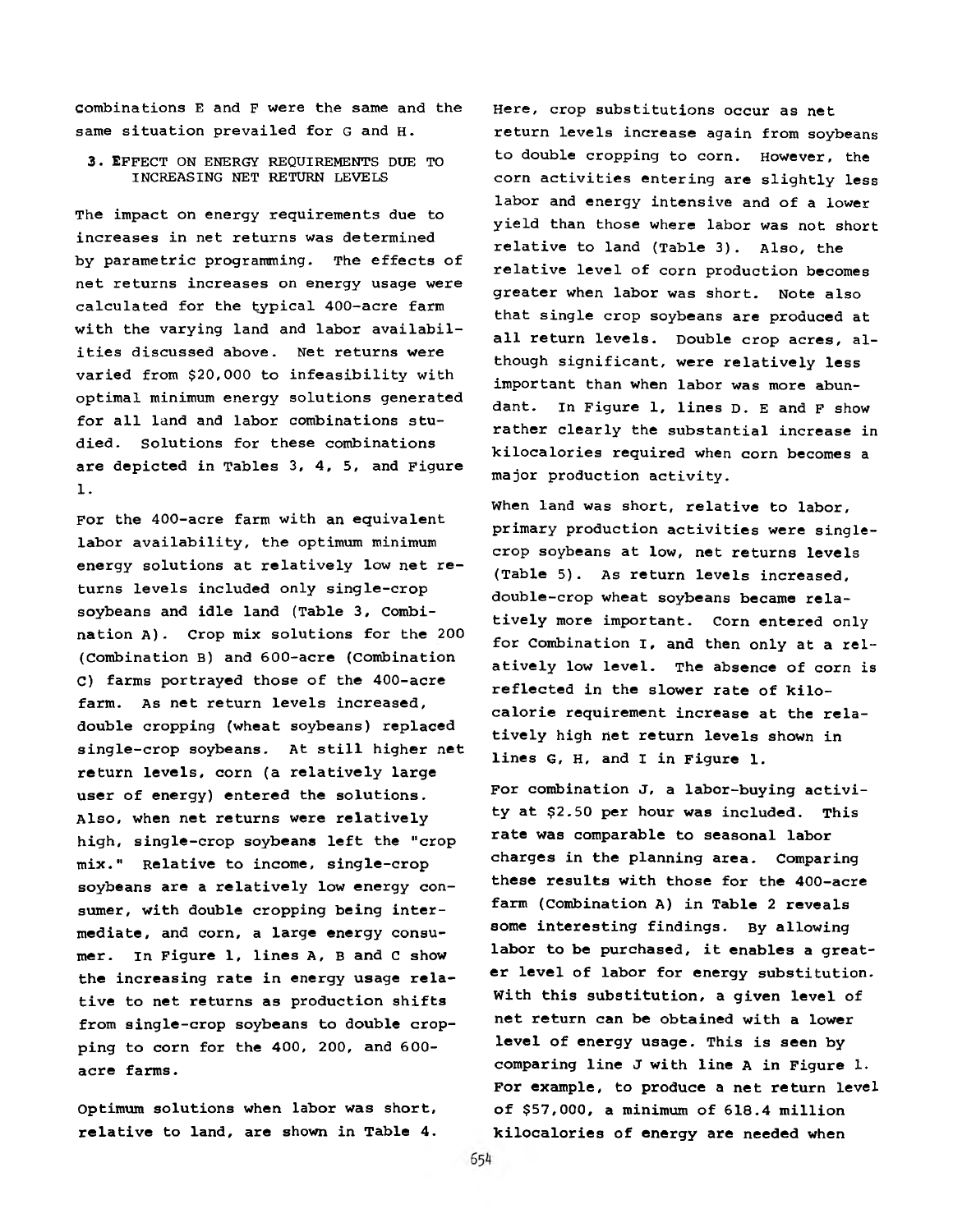labor was not purchased as compared to only 388.9 million kilocalories when labor was purchased. This represents an energy savings of 229.5 million kilocalories or about 37 percent, in addition, the labor purchase activity allowed maximum net returns to increase by \$5,697 (62,941 vs. \$57,244) while requiring substantially less total kilocalories than when labor was not purchased (414.8 million vs. 639.6 million kilocalories).

In all solutions, soybean production technology selected was minimum tillage and for corn, it was no-till. Thus, for a given level of energy, energy use was minimized through some form of reduced tillage. The higher net return levels result in higher nitrogen fertilizer, fuel, chemicals, and propane use.

Using Figure 1, comparisons can be made of **land and** labor combinations to minimize **energy usage** for given levels of net re**turns.** For example, a net return level of **\$55,000 can** be obtained under a number of **energy-usage** levels ranging from 215.1 **million** kilocalories for the 600-acre farm **(Line c) to 444.3** million kilocalories for the 400-acre farm (Line A).

**Also, Figure 1** can be used to observe ex**pected net** returns given preselected lev**els of** kilocalorie availability or usage. **Por example,** if 300 million kilocalories **per farm are** available, expected net re**turn levels** would range from approximately **\$28,500 for** the 200-acre farm (Line B) to **\$67,500 for** the 600-acre farm (Line **c) . For most** land and labor combinations, the **marginal amount** of energy needed to in**crease net returns** was rather substantial, **after returns** had reached a relatively **high level. For** example, for the 400,200, **and 600-acre** farms 87,047 kilocalories **are needed to** increase net returns by **\$1.00 at these** high levels (Marginal

Energy income column in Table 3). As expected, when net returns were relatively lower, substantially less energy was needed in order to increase net returns by \$1.00. When labor was short, relative to land (Table 4), 551,914 kilocalories were needed in order to increase net returns by \$1.00 at these high return levels.

When hired labor was an alternative, the marginal energy needed at relatively high net return levels was reduced substantially- For example, on order to increase net return from \$57,000 to \$57,001, 87,047 kilocalories were needed for the 400-acre farm without labor purchasing (Table 3, Combination A), as contrasted to only 12,343 kilocalories for the same size farm with hired labor (Table 5, Combination J). when hired labor was available, there was a substitution to more labor intensive and petroleum-energy extensive crops.

When labor was abundant relative to land, the marginal energy requirements at high net return levels were mixed. As long as the relative availability of labor was at least twice as large as the land constraint (combination G, H, Table 5), marginal energy requirements were relatively low. However, as shown in Combination I, marginal energy requirements shot up sharply when the labor constraint was less than twice as large as the land constraint.

### 4. SUMMARY

With a relative, and perhaps an absolute decrease in availabilities of fossil fuels, future production adjustments in agriculture are likely, in this situation, the more pressing question is not one of maximizing short-run profits, but one of minimizing energy utilization, while simultaneously meeting given levels of return. Shifts in "crop mix" patterns were from single-crop soybeans to double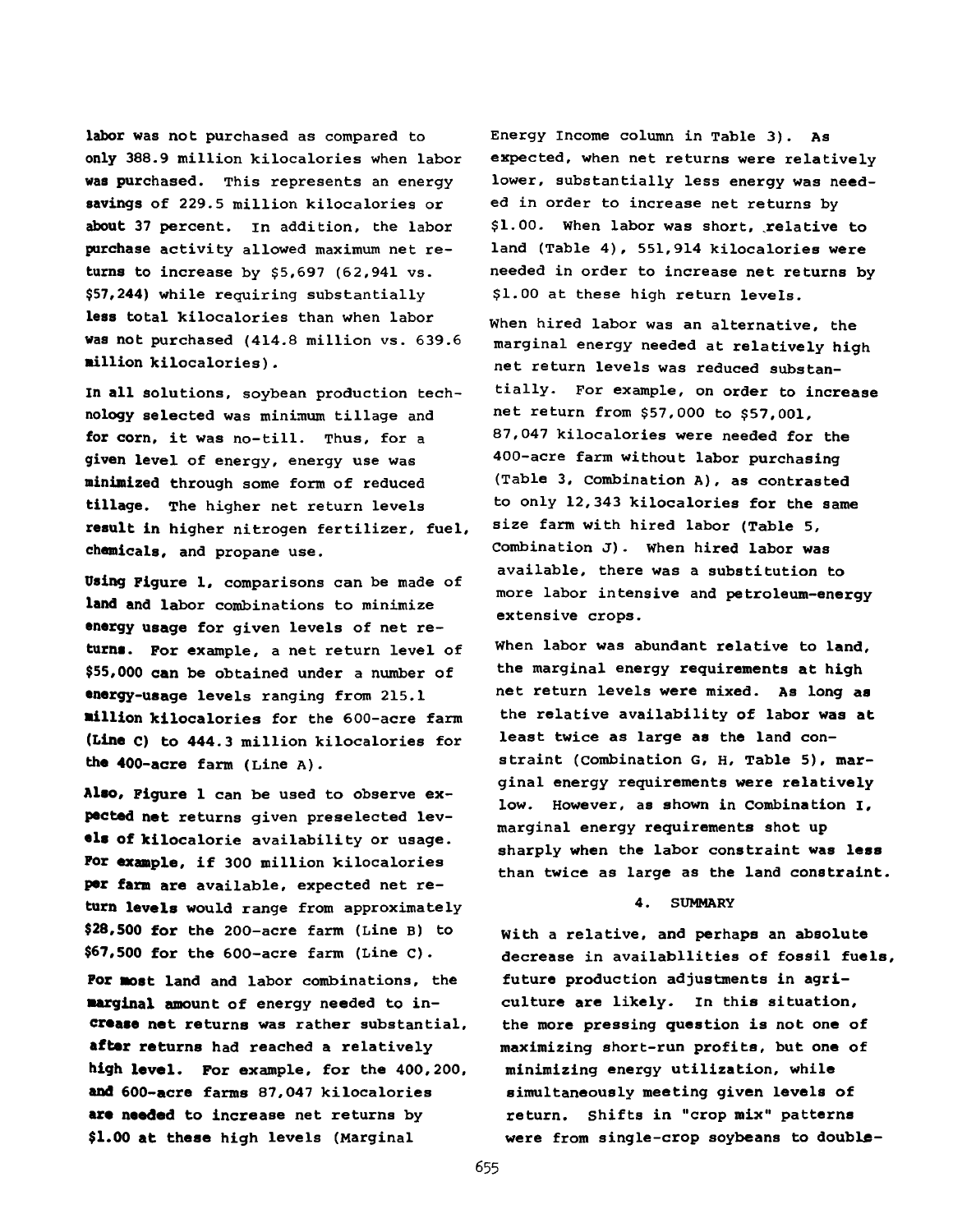crop wheat soybeans to corn as net return levels increased. Energy requirements increased rapidly when corn entered the optimal solutions. The marginal amount of energy needed to increase net returns after net returns had reached a relative-

ly high level was substantial. When labor was abundant, relative to land, labor was substituted for energy. Also, when labor could be hired, total energy requirements were reduced while net returns increased.

|             | Table 1.                                                                                    | INPUT REQUIREMENTS  |                                                                                                                                                                                                                                                       |                               | FOR PRODUCTION COMBINATIONS |               | SELECTED BY                          |                   | THE MODEL               |                         |
|-------------|---------------------------------------------------------------------------------------------|---------------------|-------------------------------------------------------------------------------------------------------------------------------------------------------------------------------------------------------------------------------------------------------|-------------------------------|-----------------------------|---------------|--------------------------------------|-------------------|-------------------------|-------------------------|
|             | Activity Chemical<br>pounds                                                                 | Phosphate<br>pounds | Nitrogen<br>pounds                                                                                                                                                                                                                                    | gallons<br>Diesel             | Propane<br>gallons          | quarts<br>011 | Total<br>Kcal,<br>$($ Thou $\dagger$ | Tillage<br>method | Yield<br>ัธ<br>ค        | width<br>inches         |
| Soybean     |                                                                                             |                     |                                                                                                                                                                                                                                                       |                               |                             |               |                                      |                   |                         |                         |
|             | 8.5                                                                                         | 30                  | $\frac{1}{1}$                                                                                                                                                                                                                                         | 5.27                          | I                           | 2.20          | 442.7                                | Ę                 | 35                      | 15                      |
|             | 3.0                                                                                         | 30                  | i                                                                                                                                                                                                                                                     | 5.90                          | i                           | 2.20          | 379.9                                | Ë                 | $\overline{\mathbf{3}}$ | $\overline{\mathbf{3}}$ |
| pouble Crop |                                                                                             |                     |                                                                                                                                                                                                                                                       |                               |                             |               |                                      |                   |                         |                         |
| Soybean     | $\frac{0}{2}$                                                                               | $\overline{20}$     | $\frac{1}{1}$                                                                                                                                                                                                                                         | 3.92                          | $\mathbf{i}$                | 2.20          | 270.2                                | Ë                 | 20                      | 30                      |
| Wheat       |                                                                                             | $\mathbf{a}$        | <b>့</b>                                                                                                                                                                                                                                              | 3.92                          | i                           | 1.65          | 766.3                                | I                 | 50                      | $\frac{1}{1}$           |
| Corn        |                                                                                             |                     |                                                                                                                                                                                                                                                       |                               |                             |               |                                      |                   |                         |                         |
|             | 6.3                                                                                         | 80                  | 200                                                                                                                                                                                                                                                   | 5.23                          | 18.3                        |               | 1.90 2,356.1                         | E                 | 110                     | 30                      |
|             | 6.3                                                                                         | <b>GO</b>           | 150                                                                                                                                                                                                                                                   | 4.95                          | 16.7                        | 1.90          | 2,096.4                              | E                 | 100                     | 30                      |
| III         | 6.3                                                                                         | $\overline{10}$     | 110                                                                                                                                                                                                                                                   | 4.65                          | 15.0                        |               | 1.90 1,679.1                         | E                 | $\overline{90}$         | $\overline{\mathbf{3}}$ |
|             | 1/ Input quantities ar<br>used for conversion<br>8,400 kcal per poun<br>25,300 kcal, l quar | <b>a</b><br>س ب     | are 11,000 kcal. per pound of chemical, 1520 kcal per pound of phosphate<br>  of nitrogen. One gallon of diesel=46,710 kcal., l gallon of propane=<br>e converted to their equivalent in calories of fossil fuel.<br>nitrogen. One<br>oil=11,678 kcal | One gallon of<br>$\mathbf{f}$ |                             |               |                                      |                   | The factors             | and                     |
|             | $2/$ MT=Minimum Tillage,<br>NT=No-tillage, seed                                             |                     | tillage is with a chisel plow and one other<br>is planted in undisturbed soil with no-till                                                                                                                                                            |                               |                             |               | operation.<br>plants                 |                   |                         |                         |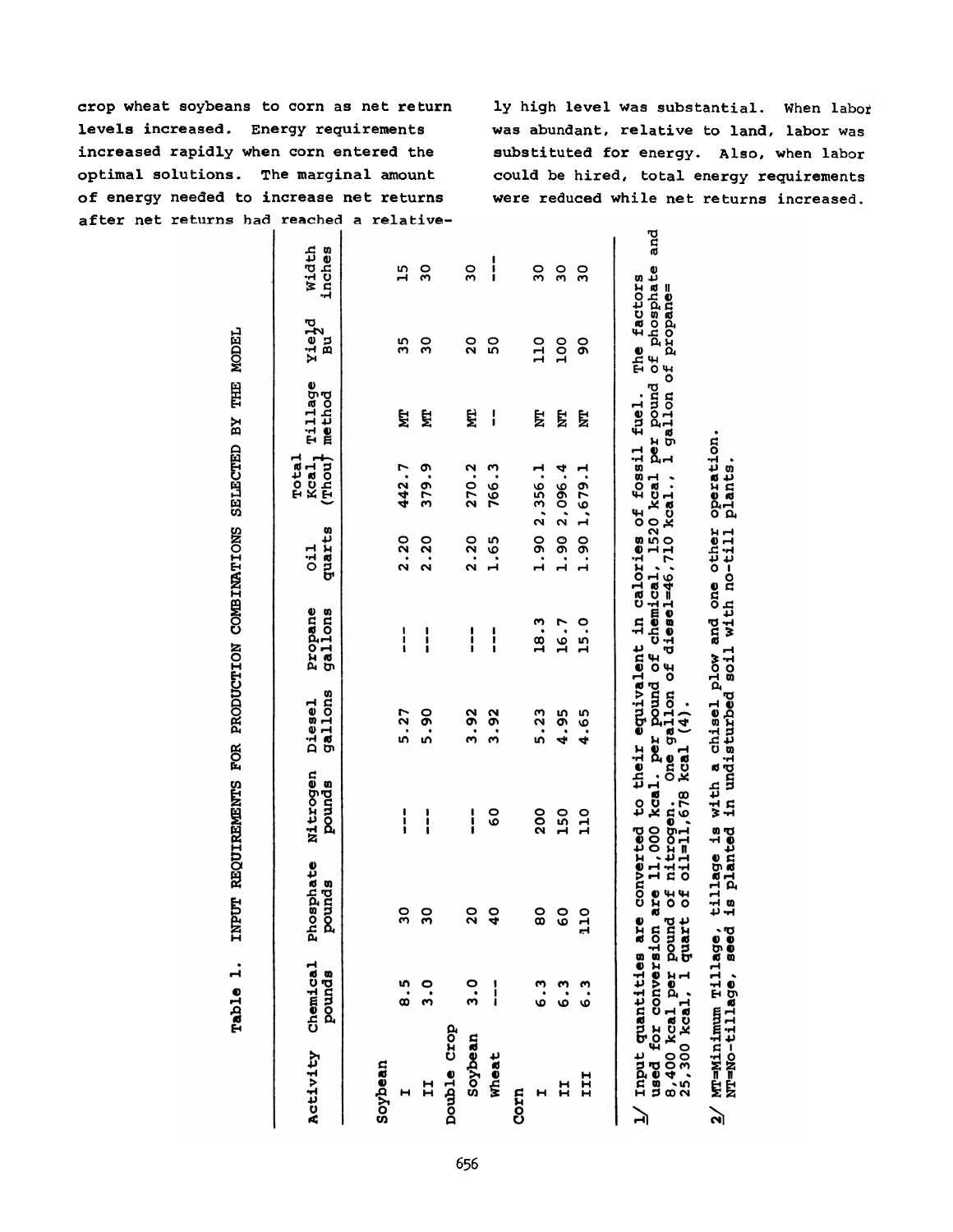| Land & Labor<br>Combination | Amount of<br>Land | Amount of<br>Labor |                         |
|-----------------------------|-------------------|--------------------|-------------------------|
| A                           | 100               | 100                |                         |
| в                           | 50                | 50                 |                         |
| C                           | 150               | 150                |                         |
| D                           | 150               | 100                |                         |
| Е                           | 150               | 50                 |                         |
| F                           | 100               | 50                 |                         |
| G                           | 50                | 100                |                         |
| н                           | 50                | 150                |                         |
| I                           | 100               | 150                |                         |
| J                           | 100               |                    | 100 plus labor purchase |
|                             |                   |                    |                         |

Table 2. LAND-LABOR COMBINATIONS CONSIDERED

Table 3. OPTIMUM MINIMUM ENERGY SOLUTIONS AND NET RETURN LEVELS FOR A 400, 200, and 600 ACRE GRAIN FARM

|                       |                   |                      |                     | <b>Total Kcal</b> | Marginal             |
|-----------------------|-------------------|----------------------|---------------------|-------------------|----------------------|
| <b>Net</b>            | Soybeans I        | Double Crop          | Corn I              | Energy            | Energy <sub>h</sub>  |
| Return <sup>a</sup> / | (Acres)           | (Acres)              | (Acres)             | (Millions)        | Incone <sup>27</sup> |
|                       |                   | COMBINATION A        | $(400 - ACRE$ FARM) |                   |                      |
| 20,000                | 190.25            |                      |                     | 78.2              | 3,909                |
| 25,000                | 237.82            |                      |                     | 97.8              | 3,909                |
| 30,000                | 285.38            |                      |                     | 117.3             | 3,909                |
| 35,000                | 332.95            |                      |                     | 136.9             | 3,909                |
| 40,000                | 380.51            |                      |                     | 156.4             | 3,909                |
| 45,000                | 346.03            | 53.97                |                     | 198.2             | 11,440               |
| 50,000                | 254.59            | 145.41               |                     | 255.3             | 11,440               |
| 55,000                | 109.81            | 215.70               | 74.49               | 444.3             | 87,047               |
| 57,000                | 11.96             | 228.00               | 160.04              | 618.4             | 87.047               |
| 57,244                | $\qquad \qquad -$ | 229.51               | 170.49              | 639.6             | 87,047               |
|                       |                   | <b>COMBINATION B</b> | $(200 - ACRE$ FARM) |                   |                      |
| 20,000                | 190.25            |                      |                     | 78.2              | 3,909                |
| 22,000                | 182.16            | 17.84                |                     | 93.3              | 4,243                |
| 24,000                | 145.58            | 54.42                |                     | 116.2             | 4,843                |
| 26,000                | 109.00            | 91.00                | ---                 | 139.1             | 5,350                |
| 28,000                | 30.44             | 110.93               | 58.63               | 265.6             | 9,486                |
| 28,622                |                   | 114.75               | 85.25               | 319.8             | 11,172               |
|                       |                   | <b>COMBINATION C</b> | (600-ACRE FARM)     |                   |                      |
| 45,000 $\degree$      | 428.97            |                      |                     | 175.2             | 3,909                |
| 50,000                | 475.64            |                      |                     | 195.5             | 3,909                |
| 55,000                | 523.20            |                      |                     | 215.1             | 3,909                |
| 60,000                | 570.77            |                      |                     | 234.6             | 3,909                |
| 65.000                | 564.76            | 35.24                |                     | 257.2             | 11,440               |
| 70,000                | 473.32            | 126.68               |                     | 325.9             | 11,440               |
| 75,000                | 381.88            | 218.12               |                     | 383.1             | 11,440               |
| 80,000                | 287.02            | 308.19               | 4.79                | 448.7             | 87,047               |
| 85,000                | 42.40             | 338.93               | 218.68              | 883.9             | 87,047               |
| 85,886                |                   | 344.26               | 255.74              | 959.4             | 87,047               |

 $\Delta'$ Net return is the return to land, unpaid labor, overhead and management.

b/This represents how much Kcal usage would increase for each \$1.00 increase in net returns at each net return level,

 $S'$ Solutions for the 600-acre farm (Combination C) are the same for the 400-acre farm (Combination A) at income levels from 20,000 to 40,000.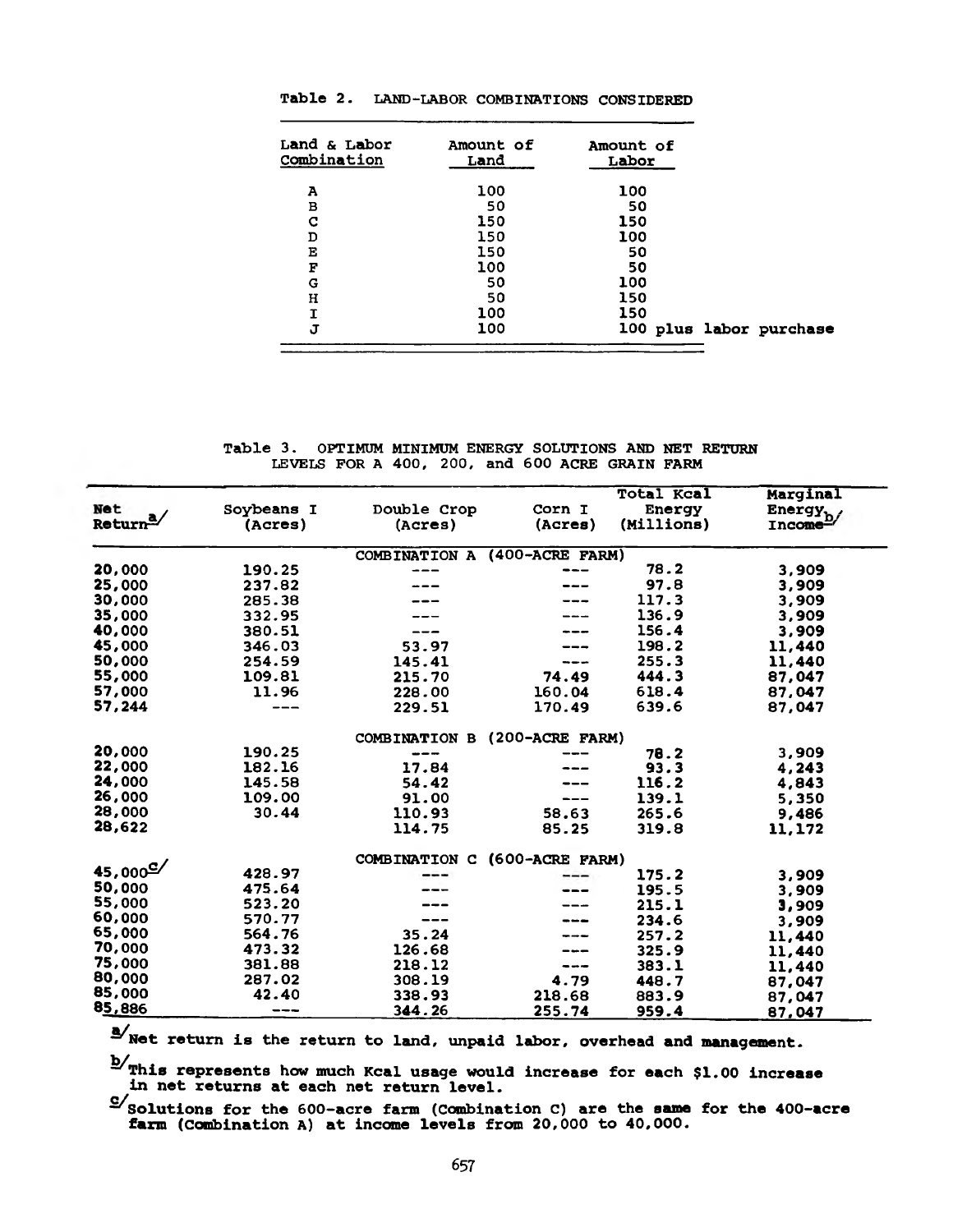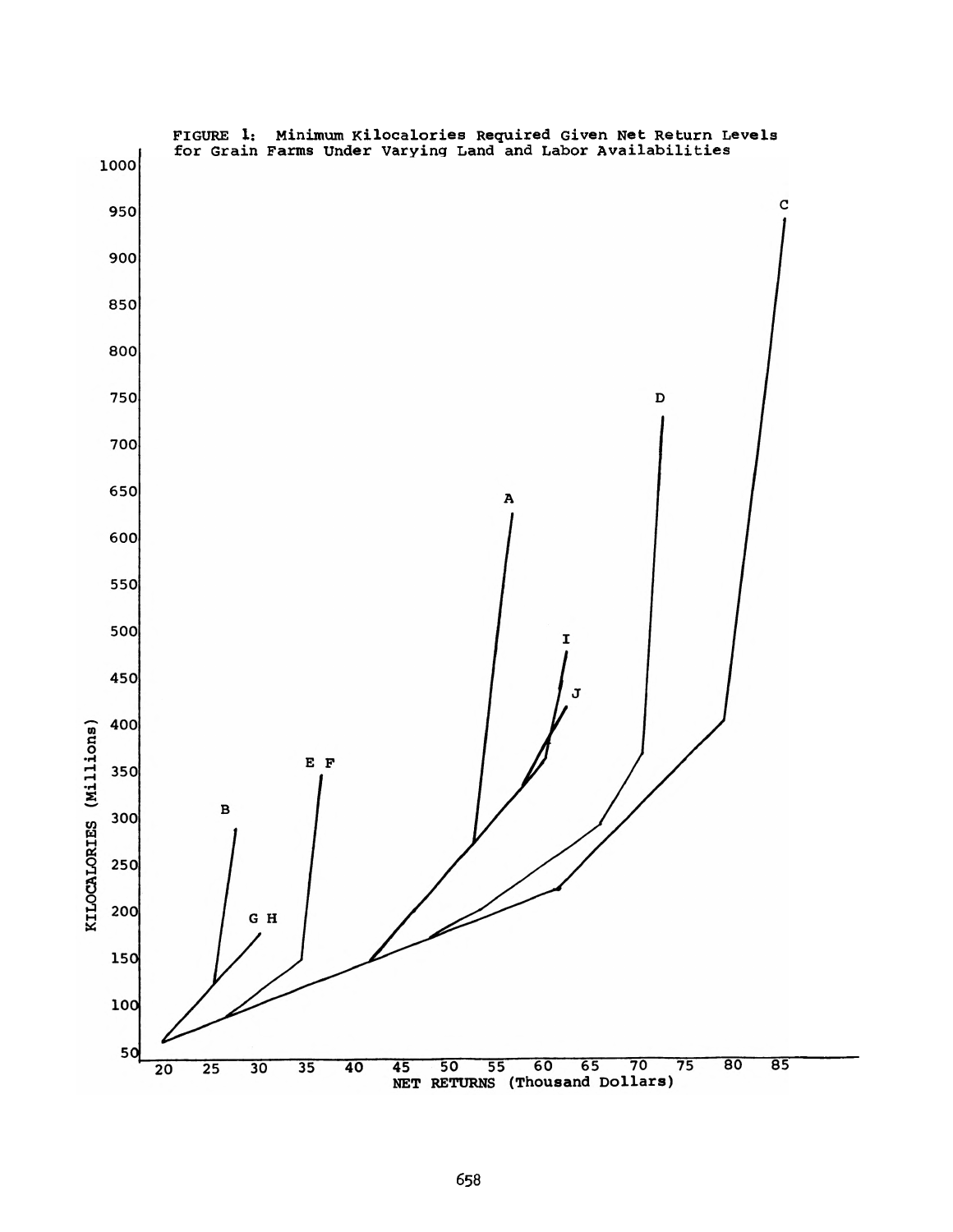|  |  | Table 4. OPTIMUM MINIMUM ENERGY SOLUTIONS AND NET RETURN LEVELS WHEN LABOR IS |  |  |  |  |
|--|--|-------------------------------------------------------------------------------|--|--|--|--|
|  |  | SHORT RELATIVE TO LAND                                                        |  |  |  |  |

| <b>Net</b><br><b>Return</b> | Soybean I<br>(A <sub>c</sub> res) | Soybean II<br>(Acres) | Double Crop<br>(Acres)                     | Corn II<br>(Acres) | Corn III<br>(Acres) | <b>Total Kcal</b><br>Energy<br>Million | Marginal<br>Energy <sub>h</sub><br>Income <sup>L/</sup> |
|-----------------------------|-----------------------------------|-----------------------|--------------------------------------------|--------------------|---------------------|----------------------------------------|---------------------------------------------------------|
|                             |                                   |                       | Combination $D^{\text{C}}$ (600-Acre Farm) |                    |                     |                                        |                                                         |
| 55,000                      | 469.9                             |                       | 17.3                                       |                    |                     | 222.2                                  | 6,826                                                   |
| 60,000                      | 450.4                             | 36.0                  | 57.5                                       |                    |                     | 258.4                                  | 7,340                                                   |
| 65,000                      | 395.10                            | 79.92                 | 98.76                                      |                    |                     | 295.1                                  | 7,340                                                   |
| 70,000                      | 399.19                            | 55.79                 | 141.86                                     | ----               |                     | 332.3                                  | 7,657                                                   |
| 72,000                      | 378.75                            |                       | 165.60                                     | 54.53              |                     | 418.9                                  | 221,360                                                 |
| 73,000                      | 188.35                            |                       | 189.76                                     | 218.06             |                     | 640.2                                  | 221,360                                                 |
| 73,220                      | 153.76                            |                       | 195.82                                     | ---                | 225.67              | 739.2                                  | 551,914                                                 |
|                             |                                   |                       | Combination E. F (600, 400 Acre Farm)      |                    |                     |                                        |                                                         |
|                             |                                   |                       |                                            |                    |                     | 78.2                                   | 3,909                                                   |
| 20,000                      | 190.25                            |                       |                                            |                    |                     | 97.8                                   | 3,909                                                   |
| 25,000                      | 237.82                            |                       |                                            |                    |                     | 107.7                                  | 6,826                                                   |
| 27,000                      | 249.10                            |                       | 5.10                                       |                    |                     | 121.9                                  | 7,340                                                   |
| 29,000                      | 236.26                            | 9.24                  | 20.49                                      |                    |                     | 136.5                                  | 7,340                                                   |
| 31,000                      | 214.14                            | 26.80                 | 37.00                                      |                    |                     |                                        |                                                         |
| 33,000                      | 192.02                            | 44.35                 | 53.49                                      |                    |                     | 151.3                                  | 7,340                                                   |
| 35,000                      | 199.60                            | 27.90                 | 70.93                                      | ----               |                     | 166.1                                  | 7,657                                                   |
| 36,000                      | 189.37                            | ---                   | 82.80                                      | 27.27              | ---                 | 209.5                                  | 221,360                                                 |
| 36,610                      | 76.88                             | ---                   | 97.91                                      |                    | 112.8               | 369.7                                  | 551,914                                                 |
|                             |                                   |                       |                                            |                    |                     |                                        |                                                         |

*\* /* Net Return is the return to land, unpaid labor, overhead and management

*b /* This represents how much Kcal would increase for each \$1.00 increase in net returns at each net return level.

*c /* Solutions for net return levels below \$55,000 are the same as for the 600 acre farm (Combination C) in Table 3.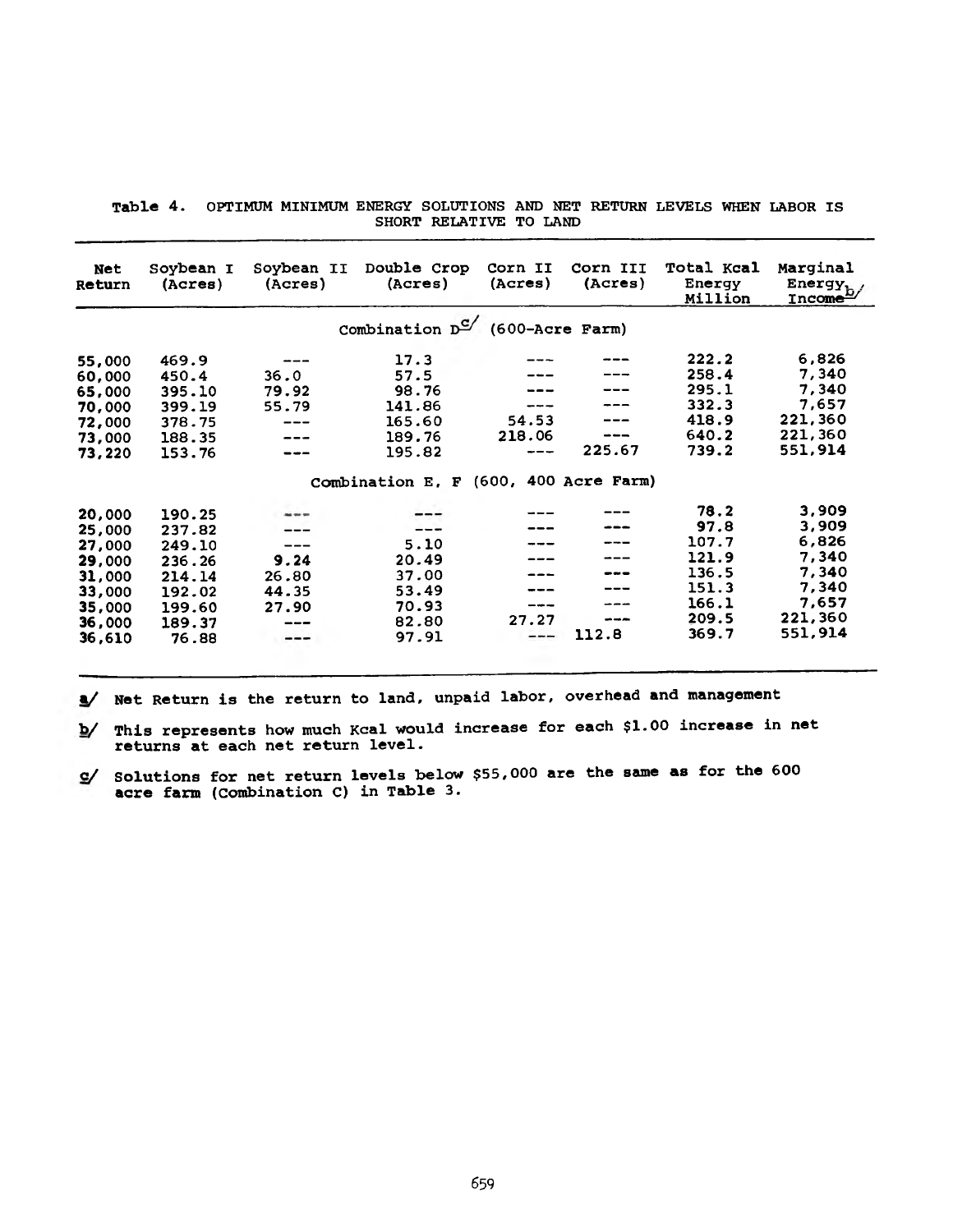| Net<br>Return <sup>o</sup> | Soybeans<br>Acres | Double Crop<br>Acres                         | Corn<br>Acres | Total<br>Kcal<br>Energy<br>(Million) | Marginal<br>Energy<br>Income $b/$ |  |
|----------------------------|-------------------|----------------------------------------------|---------------|--------------------------------------|-----------------------------------|--|
|                            |                   | Combination G.H. (200-Acre Farm)             |               |                                      |                                   |  |
| 20,000                     | 190.25            |                                              |               | 78.2                                 | 3,909                             |  |
| 22,000                     | 182.16            | 17.84                                        |               | 93.4                                 | 11,440                            |  |
| 24,000                     | 145.58            | 54.42                                        |               | 116.3                                | 11,440                            |  |
| 26,000                     | 109.00            | 91.00                                        |               | 139.1                                | 11,440                            |  |
| 28,000                     | 72.43             | 127.57                                       |               | 161.2                                | 11,440                            |  |
| 30,000                     | 35.86             | 164.40                                       |               | 184.9                                | 11,440                            |  |
| 31,960                     |                   | 200.00                                       |               | 207.3                                | 18,533                            |  |
|                            |                   | Combination $I^{\mathbb{C}}$ (400-Acre Farm) |               |                                      |                                   |  |
| 53,000                     | 199.73            | 200.27                                       |               | 289.7                                | 11,440                            |  |
| 55,000                     | 163.15            | 236.85                                       |               | 312.6                                | 11,440                            |  |
| 57,000                     | 126.58            | 273.42                                       |               | 334.5                                | 11,440                            |  |
| 59,000                     | 90.00             | 310.00                                       |               | 358.3                                | 11,440                            |  |
| 60,000                     | 71.71             | 328.29                                       |               | 369.8                                | 11,440                            |  |
| 62,000                     | 18.62             | 358.31                                       | 23.07         | 433.4                                | 87,047                            |  |
| 62,380                     |                   | 360.66                                       | 39.34         | 466.5                                | 87,047                            |  |
|                            |                   | Combination $J^{\mathbb{C}}$ (400-Acre Farm) |               |                                      |                                   |  |
| 53,000                     | 199.7             | 200.3                                        |               | 289.7                                | 11,440                            |  |
| 55,000                     | 160.7             | 239.3                                        |               | 314.1                                | 12,343                            |  |
| 57,000                     | 121.2             | 278.8                                        |               | 388.9                                | 12,343                            |  |
| 59,000                     | 81.7              | 318.3                                        |               | 363.5                                | 12,343                            |  |
| 60,000                     | 61.8              | 338.2                                        |               | 375.9                                | 13,154                            |  |
| 62,000                     | 19.8              | 380.2                                        |               | 402.3                                | 13,154                            |  |
| 62,941                     |                   | 400.0                                        |               | 414.8                                | 19,154                            |  |
|                            |                   |                                              |               |                                      |                                   |  |

## Table 5. OPTIMUM MINIMUM ENERGY SOLUTION AND NET RETURN LEVELS WHEN LABOR IS ABUNDANT

**a/ Net return is the return to land, unpaid labor, overhead and management.**

b/ This represents how much Kcal would increase for each \$1.00 increase in net returns at each net return level.

c/ Solutions for net return levels below \$53,000 are the same as for the 400-acre farm (combination A) in Table 3.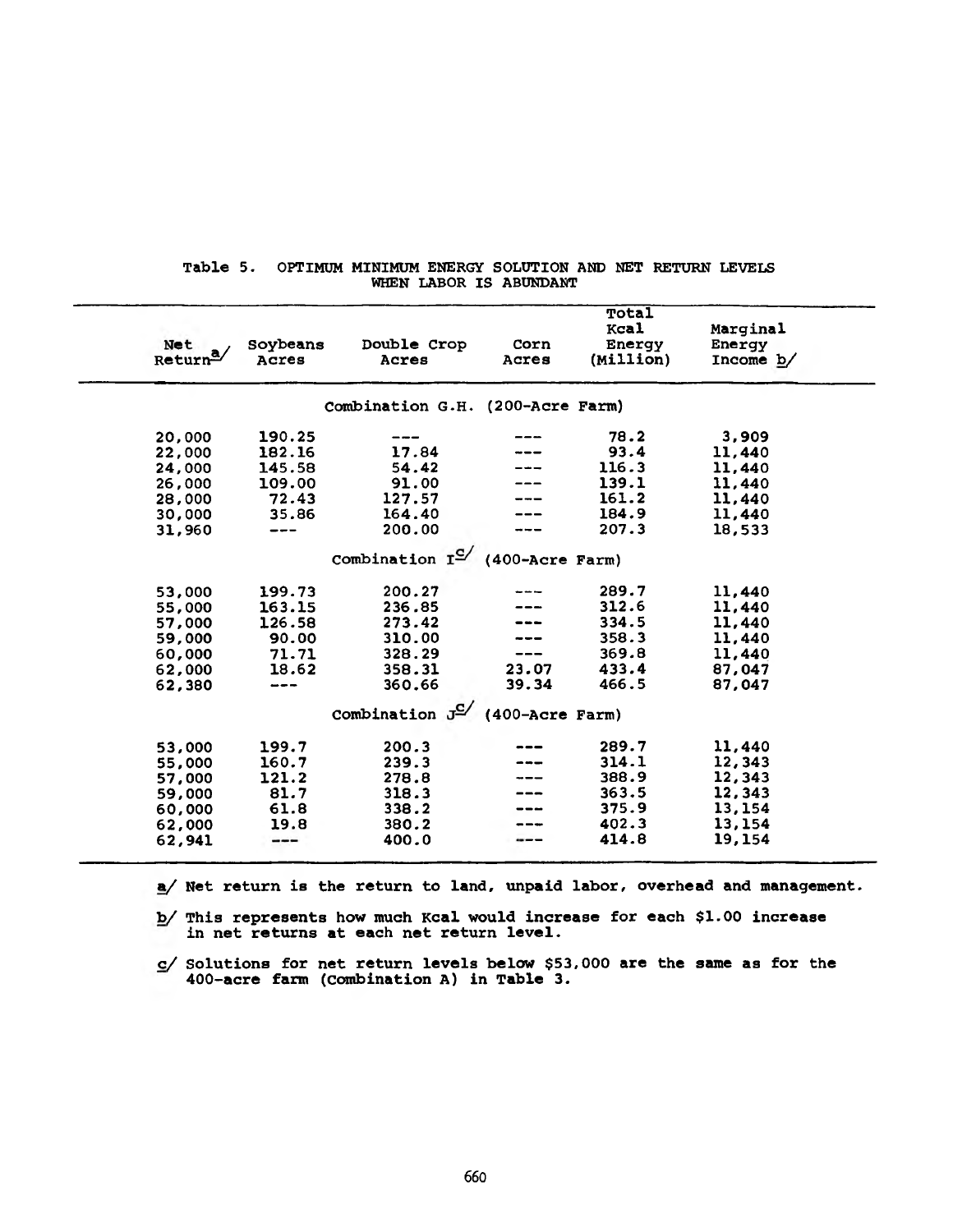### References

- 1. Carter, Harold o., and James G. Youde, "Some impacts of the Changing Energy Situation on U.S. Agriculture, "American Journal of Agricultural Economics. Vol. 56, December 1974.
- 2. Casey, James E., Lonnie L. Jones, Ronald D. Lacewell, "implications of fuel shortages on cotton and Grain Sorghum Production and Producer Returns--Southern High Plains of Texas." Southern Journal of Agricultural Economics , December 1974.
- 3. Dawning, C.G.E. and M. Feldman, "Energy and Agriculture," Canadian Farm Economics IX, 1, February 1974, pp. 24-31.
- 4. Dvoskin, Dan and Earl O. Heady, "U.S. Agricultural production Under Limited Energy Supplies, High Energy Prices, and Expanding Agricultural Exports." The Center for Agri. and Rural Development, Iowa State University, Ames. November 1976.
- 5. Eidman, Vernon, Craig Dobbins, and Harold Schwartz, "The impact of Changing Energy Prices on Net Returns, Production Methods and kilocalories of Output for Representative irrigated Farms," Ag. Exp. station paper #230, Oklahoma State University.
- 6. Lovering, James, "The Inputs Required to Enable Farmers to Realize the Opportunities of the 1980's, "<u>Canadian Journal of Agricultural</u> Economics, C.A.E.S. Proceedings, 1974, pp. 320-342.
- 7. Mapp, Harry P. Jr., and Craig L. Dobbins, "implications of Rising Energy Costs for Irrigated Farms in the Oklahoma Panhandle." American Journal of Agricultural Economics, December 1976, p. 971.
- 8. McKinsey, James W. Jr., "Energy Resources and Agriculture," Department of Agricultural Economics Special Report No. 174, University of Missouri, JUne 1975.
- 9. Moriak, Theo F., "Implications of Energy and Environment Upon Growth in the Food and Fiber Sector" American Journal of Agricultural Economics, 1975, p.819.
- 10. Musser, Wesley N., Ulysses Marable, Jr., "The Impact of Energy Prices on Optimum Machinery Size and the Structure of Agriculture, A Georgia Example." Southern Journal of Agricultural Economics, July 1976, p. 205.
- 11. Piemntel, David, L.E. Hurd, A.C. Bellotti, M.J. Forster, I.N. Oka, O.D. Sholes; R.J. Whitman, "Food production and the Energy Crisis," Science, Vol. 182, November 2, 1973, pp. 443-449.
- 12. Raikes, Ronald, and Duane G. Harris, "Corn prices, the Fuel Shortage and Optimal Corn Harvesting Strategies." Southern Journal of Agricultural Economics, July 1974.
- 13. Schneeberger, K.C. and Harold F. Breimyer, "Agriculture in an Energy Hungry World." Southern Journal of Agricultural Economics, July 1974
- 14. Warnken, P.F., "impact of Rising Energy Costs on Traditional and Energy Intensive Crop Production: The Case of Nicaragua," Canadian Journal of Agricultural Economics 23, 1976, pp. 15-22.